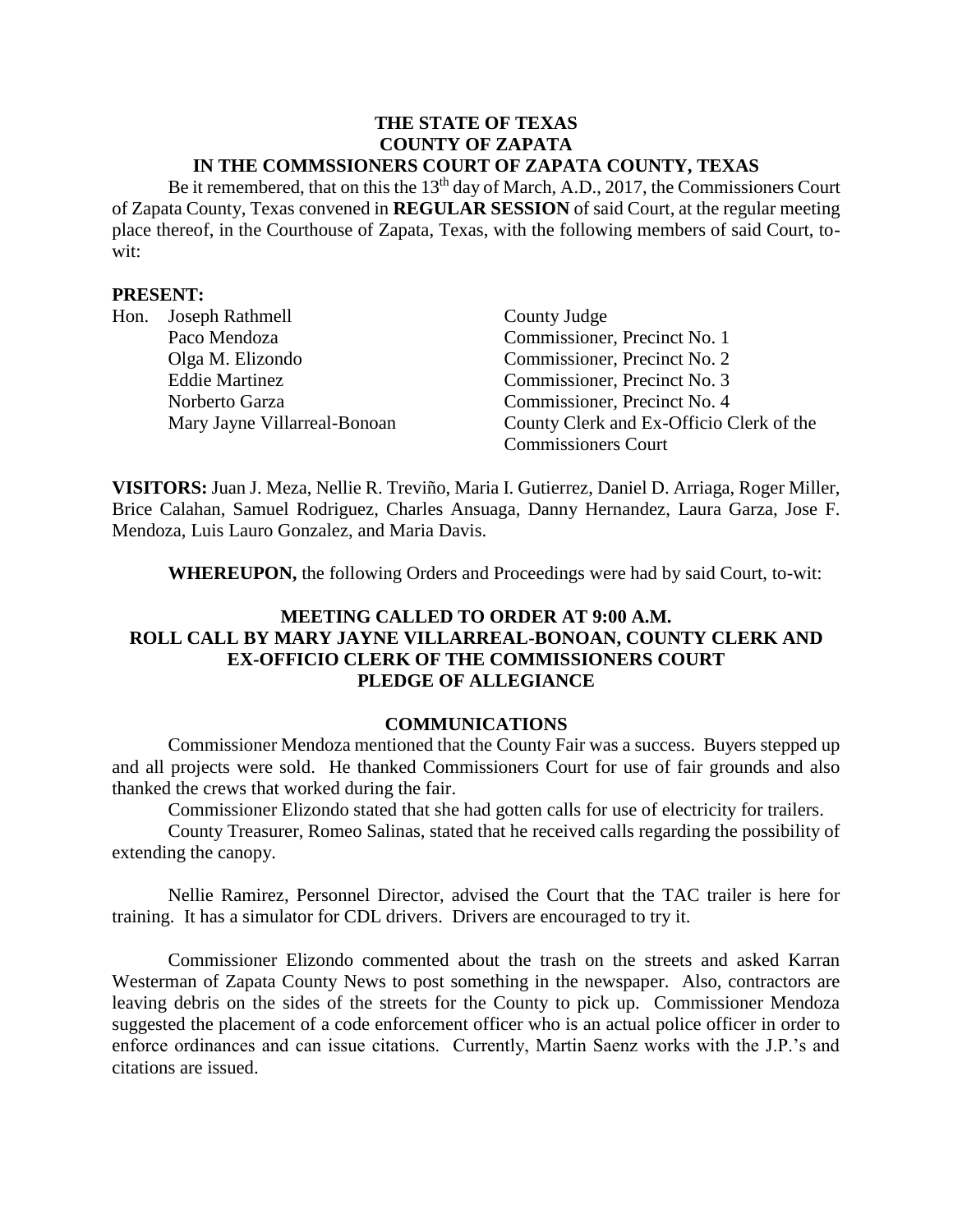# **PRESENTATION BY RICHARD MORALES ON nCOURT FOR PROCESSING OF CREDIT CARD PAYMENTS**

Mr. Richard Morales made a presentation on the credit card payments process by nCourt. Maroon, the system that is in place, is closing at the end of March 2017. nCourt tries to increase revenues received by accepting credit cards. They provide credit card readers, customizable website, and bilingual operators are available. The system is able to set up payment plans. The company sends texts to remind the client of the upcoming payment. The company makes money out of the service fees. The service fee is 3.5%, website fee is 5% and call center is 7%. The nCourt software is interfaced with the existing Hill Country software.

### **ORDER APPROVING INVOICES**

Motion was made by Commissioner Mendoza, seconded by Commissioner Elizondo, to approve invoices as presented by Triunfo Gonzalez.

The above motion, being put to a vote, was approved by the affirmative vote of all members of the Court.

# **ORDER APPROVING TREASURER'S REPORT**

Motion was made by Commissioner Martinez, seconded by Commissioner Mendoza, to approve Treasurer's Report as requested by Hon. Romeo Salinas, County Treasurer.

The above motion, being put to a vote, was approved by the affirmative vote of all members of the Court.

# **ORDER APPROVING CHECKS ISSUED**

Motion was made by Commissioner Mendoza, seconded by Commissioner Martinez, to approve checks issued as requested by Hon. Romeo Salinas, County Treasurer.

The above motion, being put to a vote, was approved by the affirmative vote of all members of the Court.

# **TAX / ASSESSOR COLLECTOR'S REPORT**

Luis L. Gonzalez, Tax Assessor/Collector, reported collections of Motel-Hotel Tax in an amount of \$14,941.85 for a year to date total of \$60,165.36 and tax collections in an amount of \$624,037.00 for a total of 81.88% total collections.

Presentation by Valley Metro, rescheduled, no one present.

# **ORDER APPROVING PURCHASE OF VEHCLE FOR SEWER DEPARTMENT**

Motion was made by Commissioner Mendoza, seconded by Commissioner Martinez, to approve purchase of a one ton vehicle for the Sewer Department for the purchase price of \$40,000 to be financed by Zapata National Bank at a 3.75%-4.0% interest rate to be paid in 3 yearly payments of approximately \$14,000 per year with first payment due October 2017 as requested by Hon. Joe Rathmell, County Judge.

The above motion, being put to a vote, was approved by the affirmative vote of all members of the Court.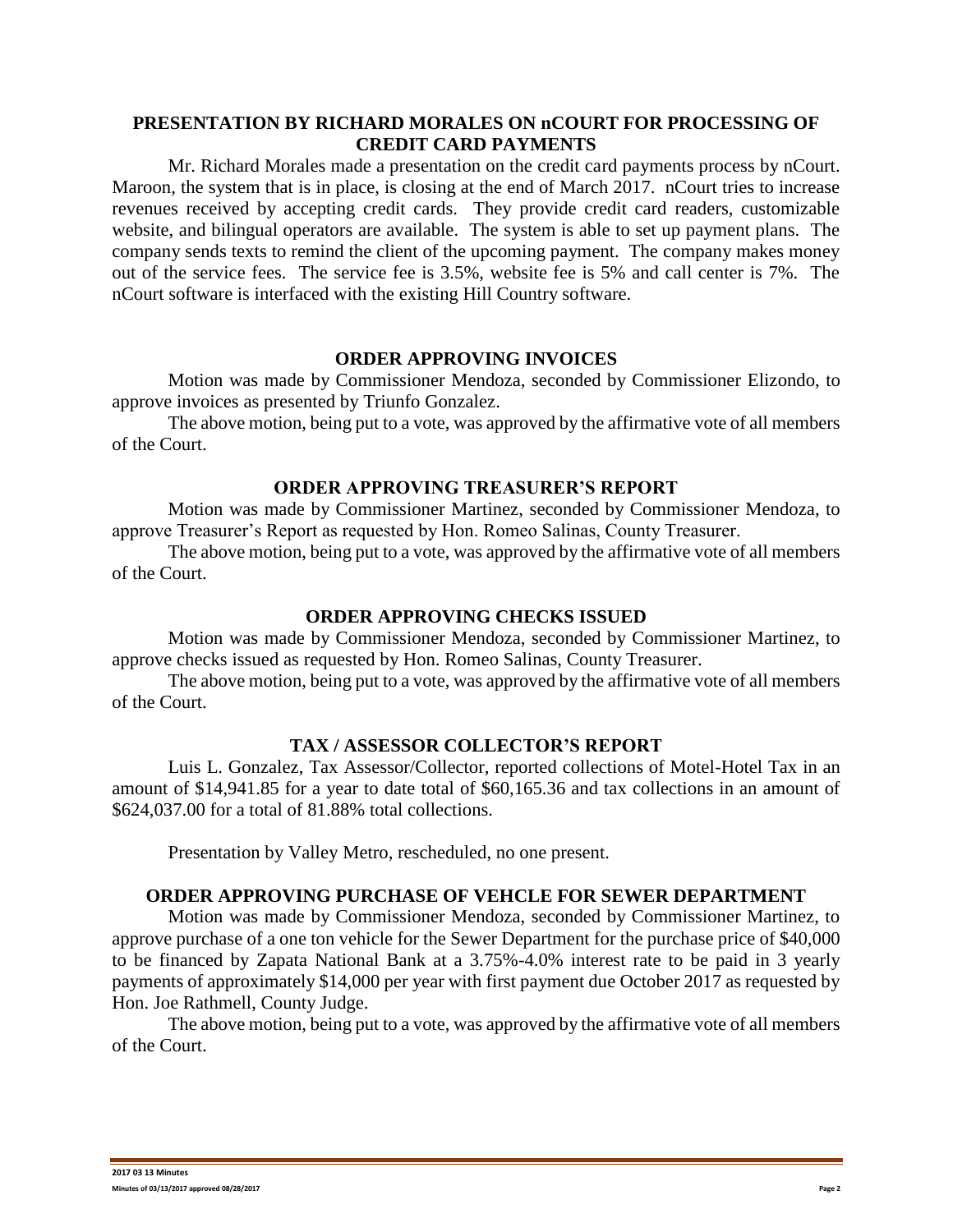# **ORDER APPROVING REQUEST FOR BIDS FOR ADDITION OF CURB AND GUTTER TO VALLE VERDE ROAD AS PART OF COUNTY TRANSPORTATION INFRASTRUCTURE FUND GRANT PROGRAM**

Motion was made by Commissioner Mendoza, seconded by Commissioner Martinez, to approve to go out for bids for the addition of curb and gutter to Valle Verde Road as part of the County Transportation Infrastructure Fund Grant Program as requested by Hon. Olga M. Elizondo, Commissioner Pct. 2.

The above motion, being put to a vote, was approved by the affirmative vote of all members of the Court.

### **ORDER APPROVING VERBAL RESIGNATION OF ORLANDO SAENZ AND ALLOWING CHIEF MEZA TO REPLACE WITH PARAMEDIC OR PARAMEDIC/FIREFIGHTER**

Motion was made by Commissioner Martinez, seconded by Commissioner Elizondo, to approve and accept the verbal resignation of Orlando Saenz, slot #23 and allow Chief Meza to replace with a paramedic or paramedic/firefighter as requested by J.J. Meza, Fire Chief.

The above motion, being put to a vote, was approved by the affirmative vote of all members of the Court.

# **ORDER APPROVING USE OF TECHNOLOGY FUND TO PAY NEW COMPUTER AND IPAD FOR JUSTICE OF THE PEACE IN PRECINCT #3**

Motion was made by Commissioner Garza, seconded by Commissioner Martinez, to approve the use of the Technology Fund to pay for a new computer in the amount of \$1,552.63 and and Ipad in the amount of \$1,067.35 for Justice of the Peace, Precinct #3 as requested by Hon. Fernando Muñoz, Justice of the Peace, Pct. #3.

The above motion, being put to a vote, was approved by the affirmative vote of all members of the Court.

### **ORDER APPROVING REQUEST TO USE ZAPATA COUNTY COURTHOUUSE ROTUNDA FOR ZAPATAN OF THE YEAR RECEPTION HONORING OSWALDO H. AND JUANITA G. RAMIREZ**

Motion was made by Commissioner Garza, seconded by Commissioner Mendoza, to approve request to use the Zapata County Courthouse rotunda on date to be determined, for the Zapatan of the Year reception honoring Oswaldo H. and Juanita G. Ramirez as requested by Roberto O. Montes, Zapatan of the Year Committee member.

The above motion, being put to a vote, was approved by the affirmative vote of all members of the Court.

# **MOTION WAS MADE BY COMMISSIONER MENDOZA, SECONDED BY COMMISSIONER MARTINEZ, TO ENTER INTO EXECUTIVE SESSION**

# **MOTION WAS MADE BY COMMISSIONER MARTINEZ, SECONDED BY COMMISSIONER ELIZONDO, TO RETURN TO REGULAR SESSION**